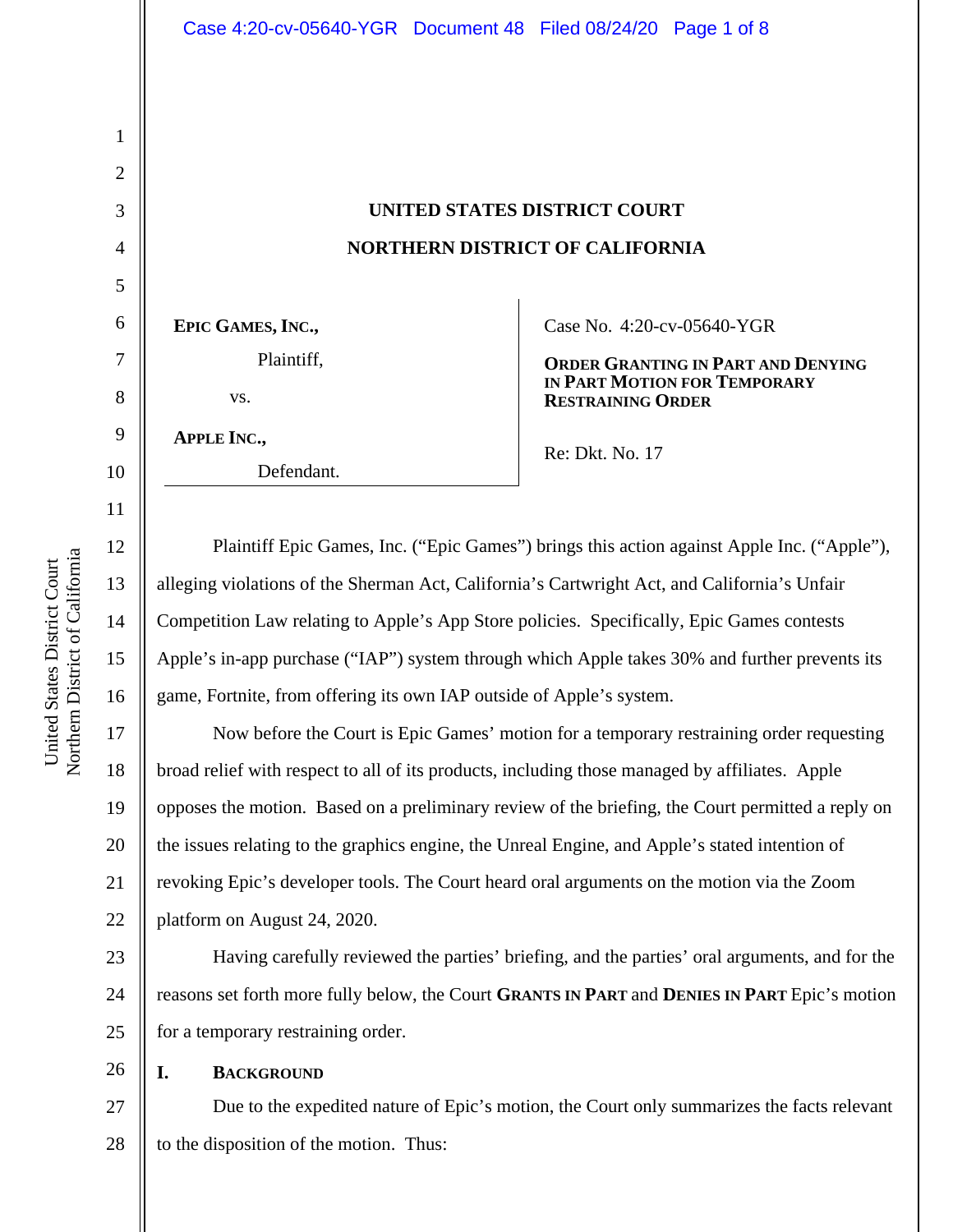### Case 4:20-cv-05640-YGR Document 48 Filed 08/24/20 Page 2 of 8

1

2

3

4

5

6

7

8

9

10

11

12

13

14

15

16

17

18

19

20

21

22

Epic Games is a United States-based tech-company that specializes in video games, including, as relevant here, the popular multi-platform<sup>1</sup> game, Fortnite. Fortnite is structured around "seasons," whereby narratives, themes, and events are introduced for a limited time. Cross-platform play is enabled for all users so long as those users remain on the same version of the game. Fortnite's next season starts on Thursday, August 27, 2020, and will require an update of the game to play.

Epic Games International, S.a.r.l ("Epic International") is a related company based in Switzerland and hosts, among others, the Unreal Engine. The Unreal Engine is a graphics engine created by Epic International to assist in its development of video games that it later began licensing to other developers. The Unreal Engine 4, the current version of the engine on the market, is used by third-party developers for the development of video games for both console and mobile platforms, including for games currently offered in the iPhone App Store. These third parties range from smaller game developers to larger corporations, such as Microsoft Corporation. The Unreal Engine has also been used by third parties for architecture projects, film and television production, and medical training.

Apple is a ubiquitous tech-company that makes products ranging from hardware to software. Apple, as relevant here, maintains an App Store for the iOS platform that is geared for its mobile devices, the iPhones. The App Store allows third-party developers an opportunity to create and thereafter sell applications to iPhone users. Apple generally takes 30% of the sale of the application or of the IAP made within the third-party application itself. Apple's agreements with developers and the App Store guidelines do not generally permit third-party developers to circumvent the IAP system.

23 24 25 As relevant here, Apple maintains separate developer agreements and developer program licensing agreements between Epic Games, Epic International and four other affiliated entities. Apple also maintains a separate agreement, "Xcode and Apple SDKs Agreement," regarding its

26

27

<sup>&</sup>lt;sup>1</sup> These platforms include Android, iOS, macOS, Windows, Sony Playstation, Microsoft Xbox, Nintendo Switch. Fortnite is also available for download through the Epic Games Store.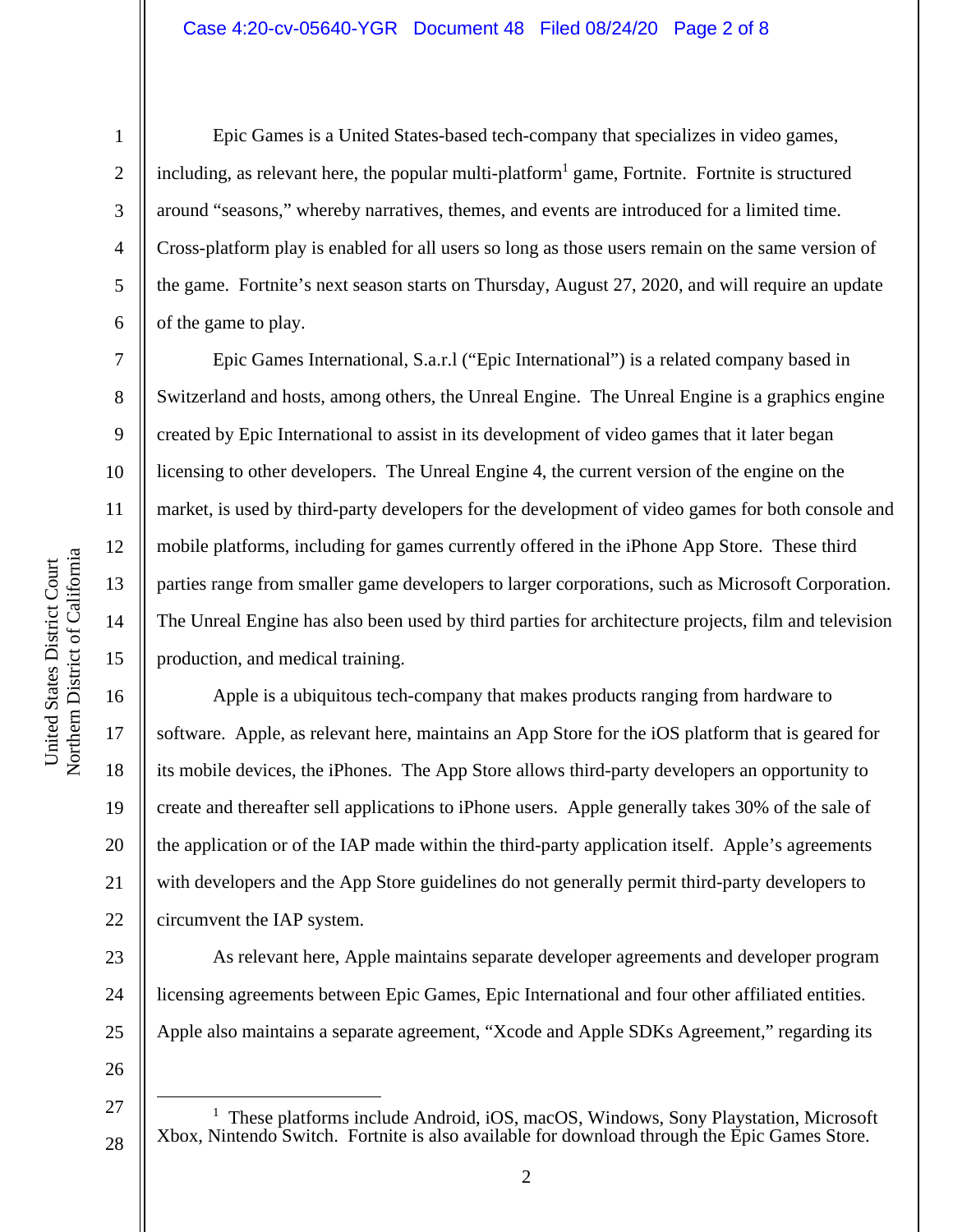1 developer tools (software development kits, or "SDKs").

On Thursday, August 13, 2020, Epic Games made the calculated decision to breach its allegedly illegal agreements with Apple by activating allegedly hidden code in Fortnite allowing Epic Games to collect IAPs directly. In response, Apple removed Fortnite from the App Store, where it remains unavailable to the date of this Order. Later that same day, Epic Games filed this action and began a pre-planned, and blistering, marketing campaign against Apple.

The following day, Apple responded sternly. It informed Epic Games that, based on its breaches of the App Store guidelines, and the developer program license agreement, it would be revoking all developer tools, which would preclude updates for other programs, including the Unreal Engine. On Monday, August 17, 2020, Epic Games filed the instant motion. The next day, the parties filed a stipulation in the matter, *Donald Cameron, et. al. v. Apple Inc.*, 4:19-cv-03074-YGR ("*Cameron*"), requesting that this action be deemed a related case to *Cameron*. The Court agreed and the matter was reassigned.

# **II. LEGAL STANDARD**

Preliminary injunctive relief, whether in the form of a temporary restraining order or a preliminary injunction, is an "extraordinary and drastic remedy," that is never awarded as of right. *Munaf v. Geren*, 553 U.S. 674, 689-690 (2008) (internal citations omitted). "It is so well settled as not to require citation of authority that the usual function of a preliminary injunction is to preserve the status quo ante litem pending a determination of the action on the merits." *Tanner Motor Livery, Ltd. v. Avis, Inc.*, 316 F.2d 804, 808 (9th Cir. 1963). A temporary restraining order is "not a preliminary adjudication on the merits but rather a device for preserving the status quo and preventing the irreparable loss of rights before judgment." *Sierra On-Line, Inc. v. Phoenix Software, Inc.*, 739 F.2d 1415, 1422 (9th Cir. 1984) (citation omitted).

Requests for temporary restraining orders are governed by the same general standards that govern the issuance of a preliminary injunction. *See New Motor Vehicle Bd. v. Orrin W. Fox Co.,* 434 U.S. 1345, 1347 n.2 (1977); *Stuhlbarg lnt'l Sales Co., Inc. v. John D. Brush & Co., Inc.,* 240 F.3d 832, 839 n.7 (9th Cir. 2001). In order to obtain such relief, plaintiffs must establish four factors: (1) they are likely to succeed on the merits; (2) they are likely to suffer irreparable harm in

2

3

4

5

6

7

8

9

10

11

12

13

14

15

16

17

18

19

20

21

22

23

24

25

26

27

28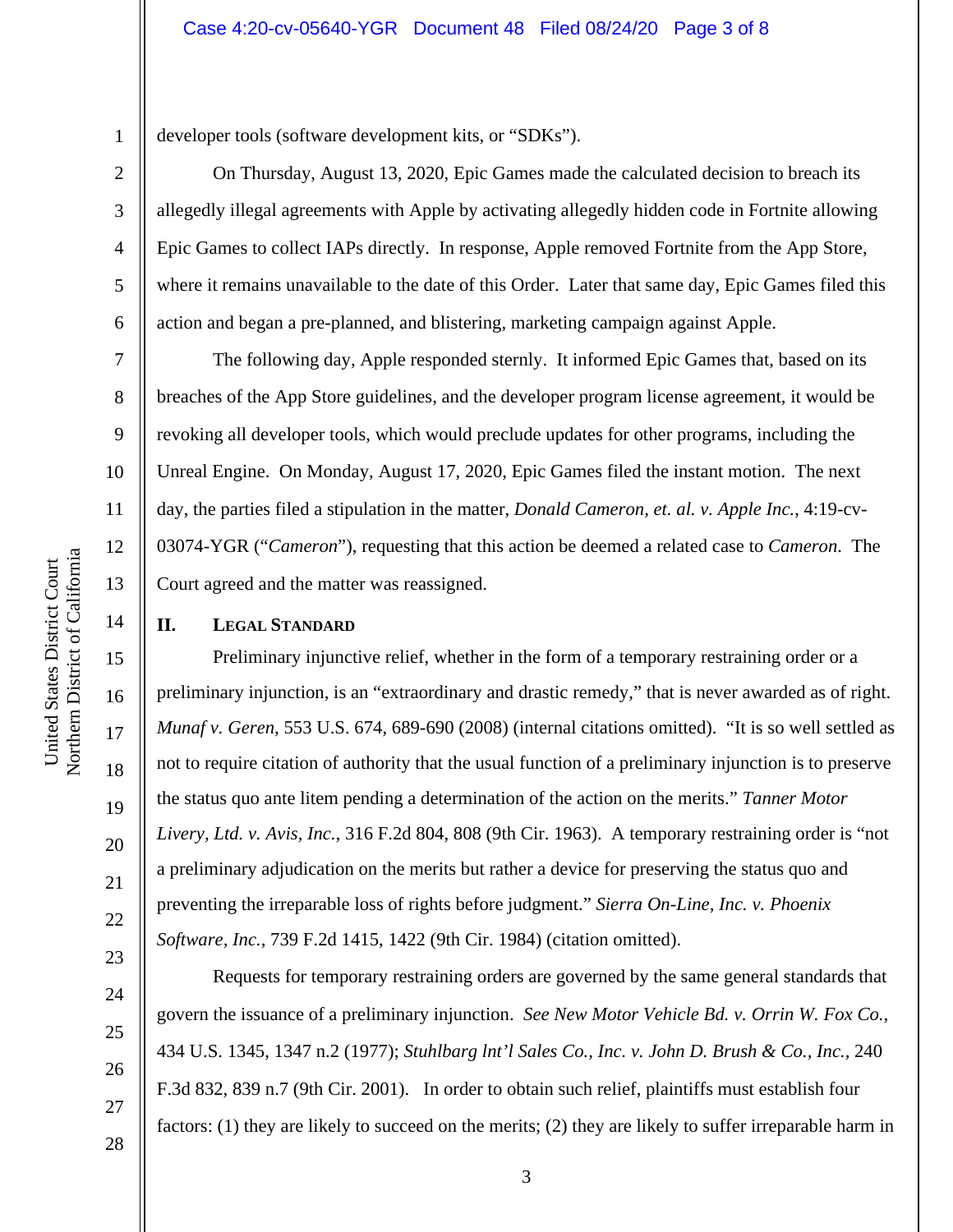#### Case 4:20-cv-05640-YGR Document 48 Filed 08/24/20 Page 4 of 8

the absence of preliminary relief; (3) the balance of equities tips in their favor; and (4) an

injunction is in the public interest. *Winter v. Natural Resources Defense Council. Inc.,* 555 U.S. 7,

20 (2008). With respect to the success on the merits and balance of harms factors, courts permit a

strong showing on one factor to offset a weaker showing on the other, so long as all four factors

are established. *Alliance for the Wild Rockies v. Cottrell*, 632 F.3d 1127, 1135 (9th Cir. 2011).

In other words, "if a plaintiff can only show that there are serious questions going to the merits  $- a$ 

lesser showing than likelihood of success on the merits – then a preliminary injunction may still

issue if the balance of hardships tips sharply in the plaintiff's favor, and the other two *Winter* 

factors are satisfied." *Shell Offshore, Inc. v. Greenpeace, Inc.*, 709 F.3d 1281, 1291 (9th Cir.

10 11

1

2

3

4

5

6

7

8

9

12

13

14

15

16

17

18

19

20

21

22

23

24

25

28

### **III. ANALYSIS**

2013) (citations and quotations omitted).

The Court evaluates most of the factors through the lens of Apple's actions with respect to (i) Epic Games specifically, including the delisting of Fortnite and other games authorized under Epic Games' contract with Apple, and (ii) the anticipated suspension/termination of developer rights authorized under other contracts, such as the one with Epic International.

Likelihood of Success on the Merits: Epic brings ten claims for violations of Sherman Act, the California Cartwright Act, and California Unfair Competition. Based on a review of the current limited record before the Court, the Court cannot conclude that Epic has met the high burden of demonstrating a likelihood of success on the merits, especially in the antitrust context. However, the Court also concludes that serious questions do exist. Indeed, the Court related this action to the *Cameron* action because there are overlapping questions of facts and law, including substantively similar claims based on the same Apple App Store policies: namely, the 30% fee that Apple takes from developers through each application sale and IAP in the application. *Compare Cameron*, Consolidated Complaint, Dkt. No. 53 *with Epic Games, Inc. v. Apple Inc.*, Complaint, Dkt. No. 1. The Court considers this context in weighing the other factors.

26 27 Irreparable Harm: The issue of irreparable harm focuses on the harm caused by *not maintaining the status quo*, as opposed to the separate and distinct element of a remedy under the

4

United States District Court United States District Court Northern District of Californi

a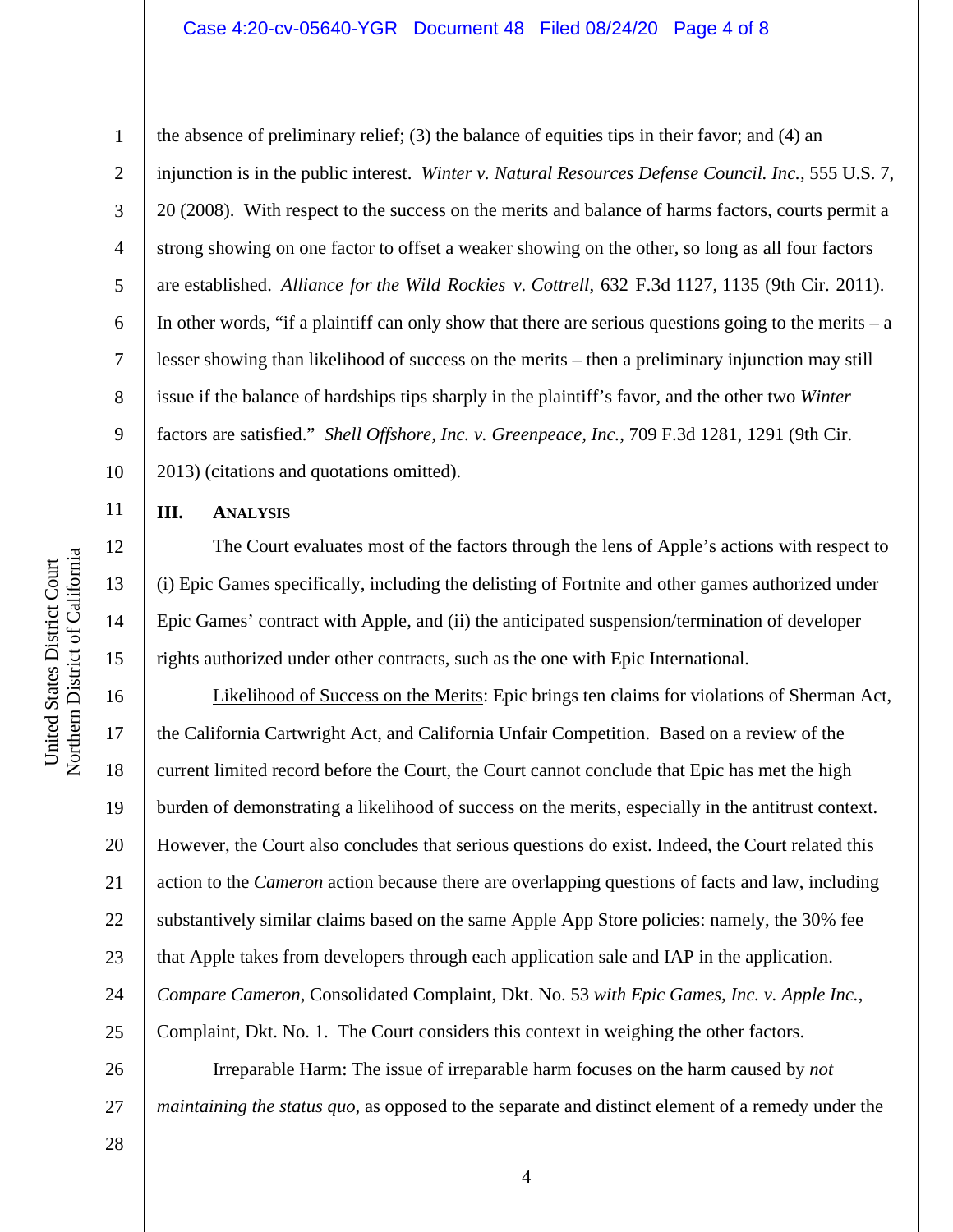#### Case 4:20-cv-05640-YGR Document 48 Filed 08/24/20 Page 5 of 8

1

2

3

4

5

6

7

8

9

10

11

12

13

14

15

16

17

18

19

20

21

22

likelihood of success factor.<sup>2</sup> Here, the Court's evaluation is guided by the general notion that "self-inflicted wounds are not irreparable injury." *Al Otro Lado v. Wolf*, 952 F.3d 999, 1008 (9th Cir. 2020) (quoting *Second City Music, Inc. v. City of Chicago*, 333 F.3d 846, 850 (7th Cir. 2003)). Further courts generally decline to find irreparable harm that "results from the express terms of [the] contract." *See Salt Lake Tribune Publ'g Co., LLC v. AT&T Corp.*, 320 F.3d 1081, 1106 (10th Cir. 2003) (no irreparable harm where the alleged harm "results from the express terms of [the] contract"). At its core, irreparable harm is harm or injury that cannot be repaired.

The Court finds that with respect to Epic Games' motion as to its games, including Fortnite, Epic Games has not yet demonstrated irreparable harm. The current predicament appears of its own making. *See Second City Music*, 333 F.3d at 850 ("Only the injury inflicted by one's adversary counts for this purpose."). Epic Games remains free to maintain its agreements with Apple in breach status as this litigation continues, but as the Seventh Circuit recognized in *Second City Music*, "[t]he sensible way to proceed is for [Epic to comply with the agreements and guidelines] and continue to operate while it builds a record." *Id.* "Any injury that [Epic Games] incurs by following a different course is of its own choosing." *Id.* Epic Games admits that the technology exists to "fix" the problem easily by deactivating the "hotfix." That Epic Games would prefer *not* to litigate in that context does not mean that "irreparable harm" exists.

By contrast, Epic Games has made a preliminary showing of irreparable harm as to Apple's actions related to the revocation of the developer tools (SDKs). The relevant agreement, the Apple Xcode and Apple SDKs Agreement, is a fully integrated document that explicitly walls off the developer program license agreement. (*See* Dkt. No. 41-21 at 16.) Apple's reliance on its "historical practice" of removing all "affiliated" developer accounts in similar situations or on

- 23
- 24 25 26 27 <sup>2</sup> Indeed, the cases mentioned in passing during the August 24, 2020 hearing and unbriefed by Epic do not appear to change the analysis. These cases stand for the proposition that the doctrines of unclean hands and *in pari delicto* are not recognized as a defense to antitrust claims. *See generally Memorex Corp. v. Int'l Bus. Mach. Corp.*, 555 F.2d 1379,1381 (9th Cir. 1977); *Perma Life Mufflers, Inc. v. Int'l Parts Corp.*, 392 U.S. 134, 140 (1968). *See also Kaiser Steel Corp. v. Mullins*, 455 U.S. 72, 83-84 (1982) (enforcement of "private agreements" is subject to "the restrictions and limitations of the public policy of the United States"). The issue of affirmative defenses is not currently before the Court.
- 28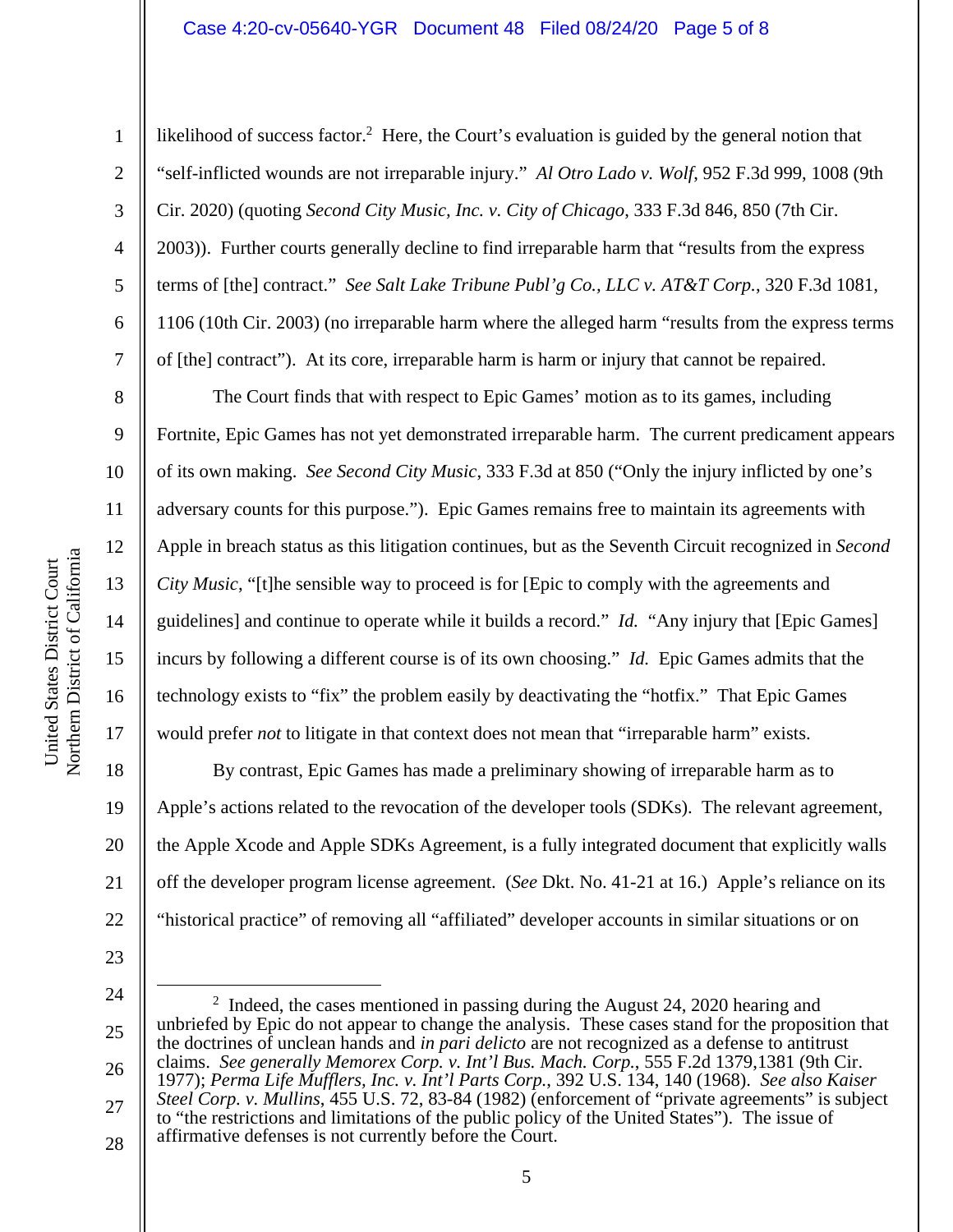#### Case 4:20-cv-05640-YGR Document 48 Filed 08/24/20 Page 6 of 8

a United States District Court United States District Court Northern District of Californi

1

2

3

4

5

7

8

9

10

11

12

13

14

15

16

17

6 broad language in the operative contract at issue here can be better evaluated with full briefing. For now, Epic International appears to have separate developer program license agreements with Apple and those agreements have not been breached. Moreover, Apple is hard-pressed to dispute that even if Epic Games succeeded on the merits, it could be too late to save all the projects by third-party developers relying on the engine that were shelved while support was unavailable. Indeed, such a scenario would likely lead to nebulous, hard-to-quantify questions, such as, how successful these other projects might have been, and how much in royalties would have been generated, much less the collateral damage to the third-party developers themselves.

Balance of Equities: The battle between Epic Games and Apple has apparently been brewing for some time. It is not clear why *now* became so urgent. The *Cameron* case which addresses the same issues has been pending for over a year, and yet, both Epic Games and Apple remain successful market players. If plaintiffs there, or here, prevail, monetary damages will be available and injunctive relief requiring a change in practice will likely be required. Epic Games moves this Court to allow it to access Apple's platform for free while it makes money on each purchase made on the same platform. While the Court anticipates experts will opine that Apple's 30 percent take is anti-competitive, the Court doubts that an expert would suggest a zero percent alternative. Not even Epic Games gives away its products for free.

18 19 20 21 22 23 24 25 26 Thus, in focusing on the status quo, the Court observes that Epic Games strategically chose to breach its agreements with Apple which changed the status quo. No equities have been identified suggesting that the Court should impose a *new* status quo in favor of Epic Games. By contrast, with respect to the Unreal Engine and the developer tools, the Court finds the opposite result. In this regard, the contracts related to those applications were not breached. Apple does not persuade that it will be harmed based on any restraint on removing the developer tools. The parties' dispute is easily cabined on the antitrust allegations with respect to the App Store. It need not go farther. Apple has chosen to act severely, and by doing so, has impacted non-parties, and a third-party developer ecosystem. In this regard, the equities do weigh against Apple.

27 28 Public Interest: "[T]he public interest inquiry primarily addresses the impact on nonparties." *HiQ Labs, Inc. v. LinkedIn Corp.*, 938 F.3d 985, 1004 (9th Cir. 2019). "The plaintiffs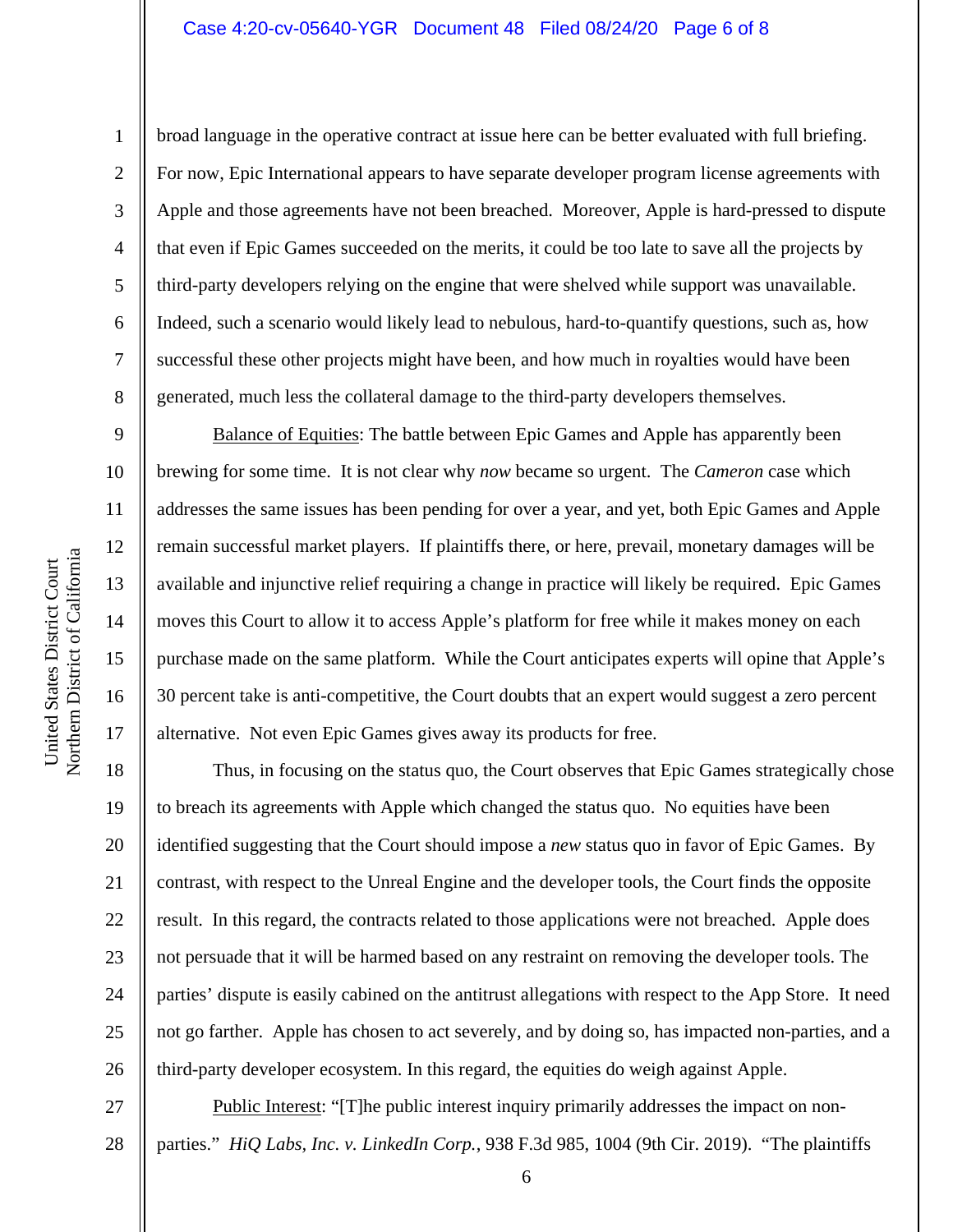bear the initial burden of showing that the injunction is in the public interest." *Stormans, Inc. v. Selecky*, 586 F.3d 1109, 1139 (9th Cir. 2009).

With respect to the gaming requests, the Court recognizes based on the numerous internet postings and comments submitted in the record that Fortnite players are passionate supporters of the game, and eagerly anticipate its return to the iOS platform. The Court further recognizes that during these coronavirus pandemic (COVID-19) times, virtual escapes may assist in connecting people and providing a space that is otherwise unavailable. However, the showing is not sufficient to conclude that these considerations outweigh the general public interest in requiring private parties to adhere to their contractual agreements or in resolving business disputes through normal, albeit expedited, proceedings. *See S. Glazer's Distrib. of Ohio, LLC v. Great Lakes Brewing Co.*, 860 F.3d 844, 853 (6th Cir. 2017) (declining to enjoin termination of contract according to its terms because the "public has a strong interest in holding private parties to their agreements").

With respect to the Unreal Engine and the developer tools, the calculus changes. The record shows potential significant damage to both the Unreal Engine platform itself, and to the gaming industry generally, including on both third-party developers and gamers. The public context in which this injury arises differs significantly: not only has the underlying agreement not been breached, but the economy is in dire need of increasing avenues for creativity and innovation, not eliminating them. Epic Games and Apple are at liberty to litigate against each other, but their dispute should not create havoc to bystanders. Certainly, during the period of a temporary restraining order, the status quo in this regard should be maintained.

21 22 23 24 Weighing of Factors: In sum, the Court finds that based upon the record before it, the *Winter* factors weigh *against* granting a temporary restraining order based on Epic Games' requests as to Fortnite and other games and *in favor* of granting a temporary restraining order based as to the Unreal Engine and other effected developer tools.

**IV. CONCLUSION**

26 27 Accordingly, for the foregoing reasons, the Court **GRANTS IN PART** and **DENIES IN PART** the motion for a temporary restraining order.

a United States District Court United States District Court Northern District of Californi

1

2

3

4

5

6

7

8

9

10

11

12

13

14

15

16

17

18

19

20

28

25